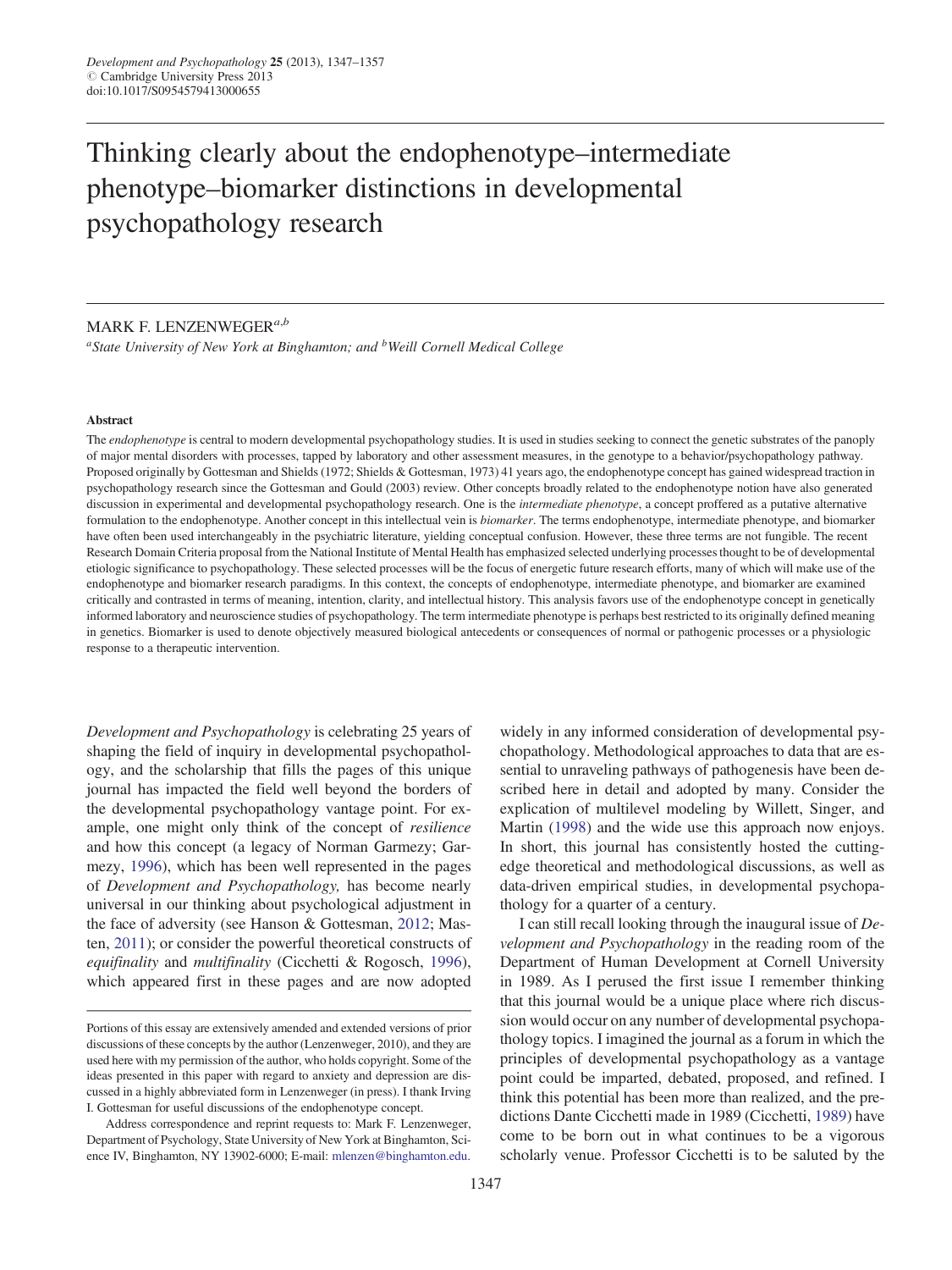community of psychopathology research scholars for his vision and energy in founding and sustaining Development and Psychopathology.

## Orienting Remarks

This paper concerns the concepts of endophenotype, intermediate phenotype, and biomarker. Each of these terms is currently in active use in developmental psychopathology. For example, in this journal alone there have been 68 articles that mentioned endophenotype, 51 articles that mentioned biomarker, and 11 articles that mentioned intermediate phenotype. The 2012 Special Issue of this journal that focused entirely on the contributions of the genetic/genomic sciences to developmental psychopathology (Volume 24, Issue 4) contained many papers referring to one of more of these concepts. The papers in this special issue highlighted the centrality of genetic factors acting in concert with epigenetic factors, environmental factors, and other forces in the pathogenesis of psychopathology (Grigorenko & Cicchetti, [2012\)](#page-9-0), an assumption that embraces the concepts of endophenotype, intermediate phenotype, and biomarker. Moreover, Beauchaine, Neuhaus, Brenner, and Gatzke-Kopp [\(2008](#page-9-0)) outline an approach to research on prevention that incorporates concepts such as endophenotypes and biomarkers.

Over the past 20 years we have seen an increased focus on the process/systems approach to understanding the causes of psychopathology. Kagan (in Schwartz, Snidman, & Kagan, [1999](#page-10-0)) described anxiety psychopathology emanating from deviations in the fear system. Recall that the core assessments of the children in Kagan's landmark studies were done in the laboratory when the children were 4 months old, thus tapping early indicators of behavioral inhibition. Davidson [\(1998](#page-9-0)) described affective disorder, particularly depression, in terms of the approach (positive emotion) and the withdrawal (negative emotion) systems. This work was done largely in the context of psychophysiological assessments. Depue and Lenzenweger (2005) have proposed a model that describes personality disorders as emergent products of the agentic approach, affiliation, anxiety, fear, and constraint systems. Predictions from this model are currently being tested in the laboratory using both psychological and pharmacological probes. This general line of thinking, where deviations In basic processes are thought to underlie the development of signs and symptoms of psychopathology, has long been a methodological and theoretical mainstay in both experimental and developmental psychopathology. Inspired in part by such work, the National Institute of Mental Health has ventured a proposal that seeks to foster this line of investigation and further advance conceptualization from this perspective. The proposal is known as the Research Domain Criteria (RDoC) initiative, and it was developed to enhance classification through research on such underlying dimensional processes (e.g., negative emotion, positive emotion, social/affiliation, regulatory/control) in psychopathology (Sanislow et al., [2010\)](#page-10-0). The RDoC proposal has homed in on particular processes that it targets for even more intense scrutiny in the coming years, with the hope that illuminating these basic processes will further illuminate our understanding of the development of psychopathology. Central to the study of the selected processes in the RDoC approach is the implicit assumption that research efforts will depart from a traditional focus on signs and symptoms of illness. A further implicit assumption is that an energetic, wholesale research effort focused on the processes of greatest interest in the RDoC framework will make ample use of the concepts of endophenotype, intermediate phenotype, and biomarker in the coming years.

The traditions of laboratory research in psychopathology (cf. Maher, [1966;](#page-9-0) Lenzenweger & Hooley, [2003\)](#page-9-0), the RDoC initiative, the forthcoming DSM-5, and an ever-changing array of genetic and epigenetic research strategies will all shape future psychopathology discourse. The concepts of endophenotype, intermediate phenotype, and biomarker have all played roles in discussions regarding gene–illness pathway models in contemporary experimental and developmental psychopathology research. The concepts of biomarker, intermediate phenotype, and endophenotype have been used increasingly to frame research questions, particularly those efforts seeking to identify RDoC-defined dimensions and the associated homogenous systems underlying those dimensions, and these concepts will continue to serve such a framing function. However, there are critical issues surrounding the use of these concepts that are largely ignored by those using the concepts without intellectual vigor. Whereas some investigators have used these concepts interchangeably (synonymously), the terms are actually *not* fungible. An understanding of their individual meanings and implications for psychopathology research is essential (on conceptual clarity, see Meehl, [1977](#page-9-0)). Although there is a dawning awareness that these concepts are not equivalent (see footnote 1 in Fornito & Bullmore, 2012), there has not been a comparative conceptual analysis of them. Given the prominence of these concepts in current discussions in developmental psychopathology, it seems the time is ripe for a critical examination of these ideas. Such an examination should focus on the points of convergence and divergence in meaning for these three concepts as well as on points of ambiguity and potential confusion. In short, a comparative analysis of these concepts in search of definitional clarity is in order (see also Miller & Rockstroh, in press).

# Endophenotype: The Concept, Meanings, and Implications

The modern psychopathology research corpus supports the inference that most forms of mental illness possess an appreciable heritable substrate. This substrate contributes, in interaction with other genetic assets and liabilities as well as environmental and epigenetic inputs, to the overall liability for an illness. The final observable illness phenotype reflects the brain-based developmental unfolding of pathological processes, at times influenced by environmental inputs (e.g., trauma, social/interpersonal milieu). It is highly plausible to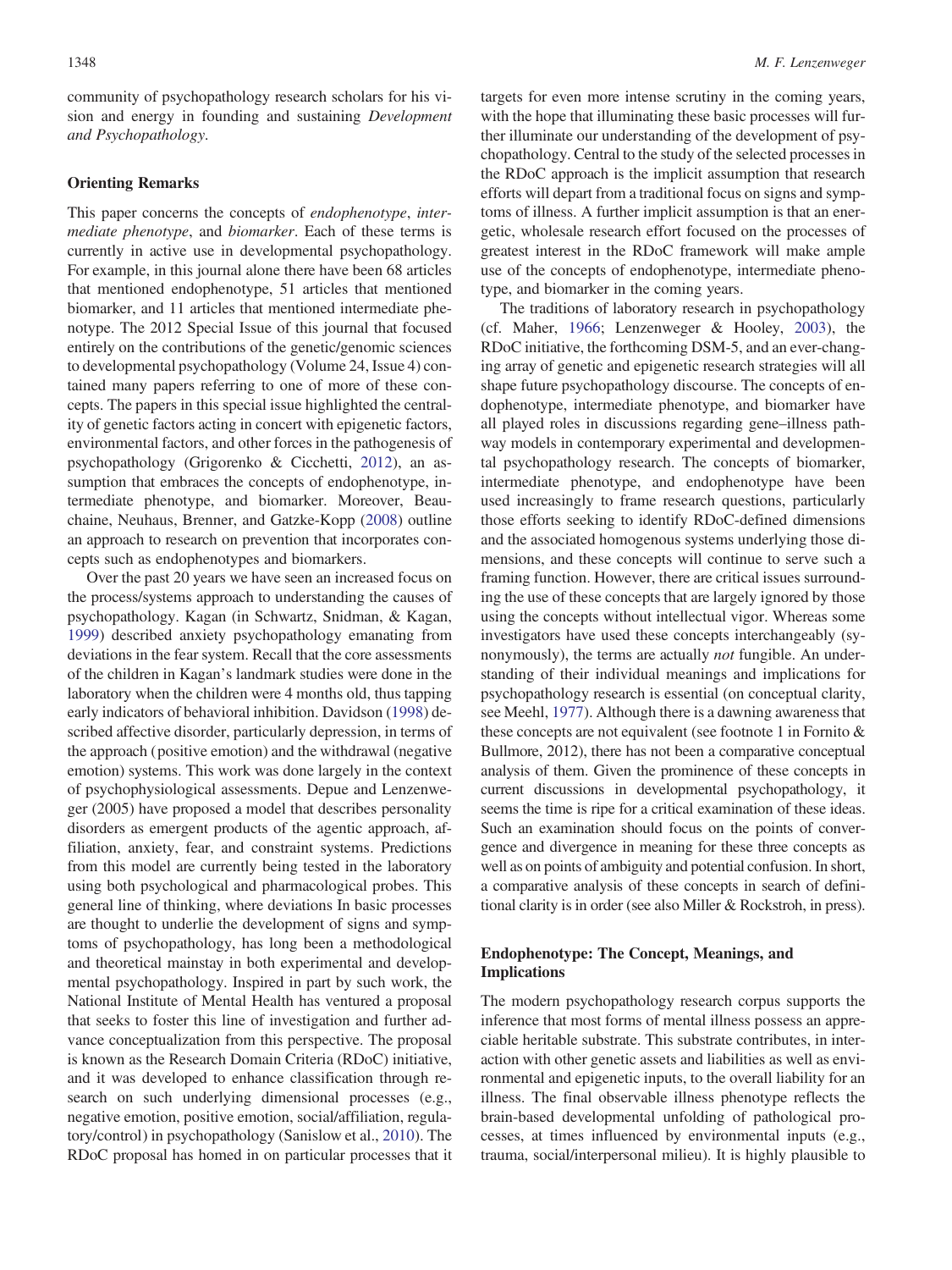assume further that the underlying liability for an illness (or normal deviations in processes contributing to an illness) will manifest itself in some fashion before the emergence of its clinical signs and symptoms. In schizophrenia, taken as an exemple, this means the emergence of detectable pathological processes before the appearance of psychotic symptoms, even before prodromal features. One should be able to detect some internal manifestation of a genetic liability for schizophrenia, for example, within the at-risk person that (a) is not visible to common observation, (b) exists in situ (i.e., within the person), and (c) predates observable signs or symptoms of illness. These fundamental theoretical assumptions are embodied in the endophenotype concept (Gottesman & Gould, [2003;](#page-9-0) Gottesman & Shields, [1972;](#page-9-0) Shields & Gottesman, [1973\)](#page-10-0).

# The intellectual history undergirding the endophenotype concept

The endophenotype model has long characterized Irving Gottesman's thinking about the genetics of schizophrenia and of psychopathology more broadly. He and James Shields proposed the endophenotype concept in the early 1970s (Gottesman & Shields, [1972;](#page-9-0) Shields & Gottesman, [1973](#page-10-0), p. 172). The substantive background and meaning of the endophenotype was explicated in Gottesman and Gould [\(2003](#page-9-0)).

The endophenotype concept reflects the impact of two major intellectual currents in psychological science and genetics. One current, derived from the insect genetics literature, advocated the term endophenotype to denote a feature internal to an organism and visible upon microscopic examination of chromosomes (i.e., not an obvious, external feature; John & Lewis, [1966](#page-9-0)). The other current, derived from the theoretical and methodological psychological science work on hypothetical constructs, was inspired by the seminal substantive distinction between hypothetical constructs and intervening variables made by MacCorquodale and Meehl ([1948;](#page-9-0) see also Cronbach & Meehl, [1955](#page-9-0); Maher & Gottesman, [2005](#page-9-0); Meehl, [1972](#page-9-0)). Well known to psychologists, but not to necessarily others, the hypothetical construct model advanced the core idea that a theoretical concept (e.g., anxiety, depression, pain, love, open-mindedness) could (a) exist at a theoretical level, (b) not be directly observable, but (c) be plausibly related via a nomological network to observable and measureable characteristics (e.g., signs/symptoms, test measurements, interview data). Using the example of schizophrenia, Gottesman and Shields argued that endophenotypes should be considered internal phenotypes that might someday be detectable in families of schizophrenics: "an endophenotype, either biological or behavioral (psychometric pattern), which will not only discriminate schizophrenics from other psychotics, but will also be found in all the identical co-twins of schizophrenics whether concordant or discordant" ([1972,](#page-9-0) p. 336). Thus, by way of interim review, the endophenotype is conceptualized as internal to the individual, meaning existing "within" the person. In addition, the endophenotype represents an unobservable entity (not unlike a hypothetical entity) that cannot be directly observed with the unaided naked eye; rather, an appropriate technology would be needed to "see" the endophenotype. However, the endophenotype is not "hidden," rather it can now be viewed with the appropriate 21st century tools.

#### The endophenotype concept in action

The endophenotype concept enjoys a rich intellectual history, and it has been in active use in psychopathology research for some time. For example, experimental and developmental psychopathology studies in schizophrenia research have long employed the endophenotype concept, where an emphasis on detecting disruptions in underlying processes has been a central focus for decades. For psychopathology research, this may reflect a close relationship with the methods of the experimental psychological science laboratory and associated emphases on precision in measurement and controlled conditions (Holzman, Proctor, & Hughes, [1973;](#page-9-0) Maher, [1966](#page-9-0); Shakow, [1977;](#page-10-0) cf. Lenzenweger & Hooley, [2003\)](#page-9-0). Lenzenweger [\(1999](#page-9-0)) specifically argued for the use of endophenotypes to advance laboratory-based schizophrenia research. Developmental psychopathology studies of the origin and pathogenesis of mental illness, continuing with the example of schizophrenia, have long sought to study endophenotypic indicators (conceptualized as "resilience" or "competence" indicators protectively antecedent to clinical illness, e.g., Garmezy, [1996\)](#page-9-0). Although articulated in 1972 and 1973, awareness of the endophenotype concept remained limited in the 1970s into the early 1980s. A marked sea change occurred in the mid- to late 1980s, when the endophenotype concept emerged clearly as a substantive methodological formulation, for example, embodied in high-risk research in schizophrenia (Erlenmeyer-Kimling et al., [1997\)](#page-9-0) and schizotypy investigations (Lenzenweger & Loranger, [1989](#page-9-0), p. 902). The theoretical basis and research intentions of the endophenotype concept were most prominently repositioned for psychiatry in Gottesman and Gould's seminal [2003](#page-9-0) essay.

# Defining the endophenotype: A statement of explicit criteria for validity

According to Gottesman and Gould ([2003;](#page-9-0) Gould & Gottesman, [2006\)](#page-9-0), an endophenotype is a measurable component, unseen by the unaided naked eye, that lies along (i.e., within) the pathway between disease (i.e., observable phenotype) and distal genotype. An endophenotype is *not* a *risk factor*; rather, it is a manifestation of the underlying disease liability. Thus, an endophenotype is internal and not easily discerned without some technological assistance with appropriate sensitivity. An endophenotype may be neurophysiological, endocrinological, neuroanatomical, cognitive, or neuropsychological in nature, and it can include configured self-report (e.g., inventory) data. The utility of an endophenotype is that it represents, in principle, a relatively simpler clue to genetic underpinnings than does the disease syndrome (i.e., symptom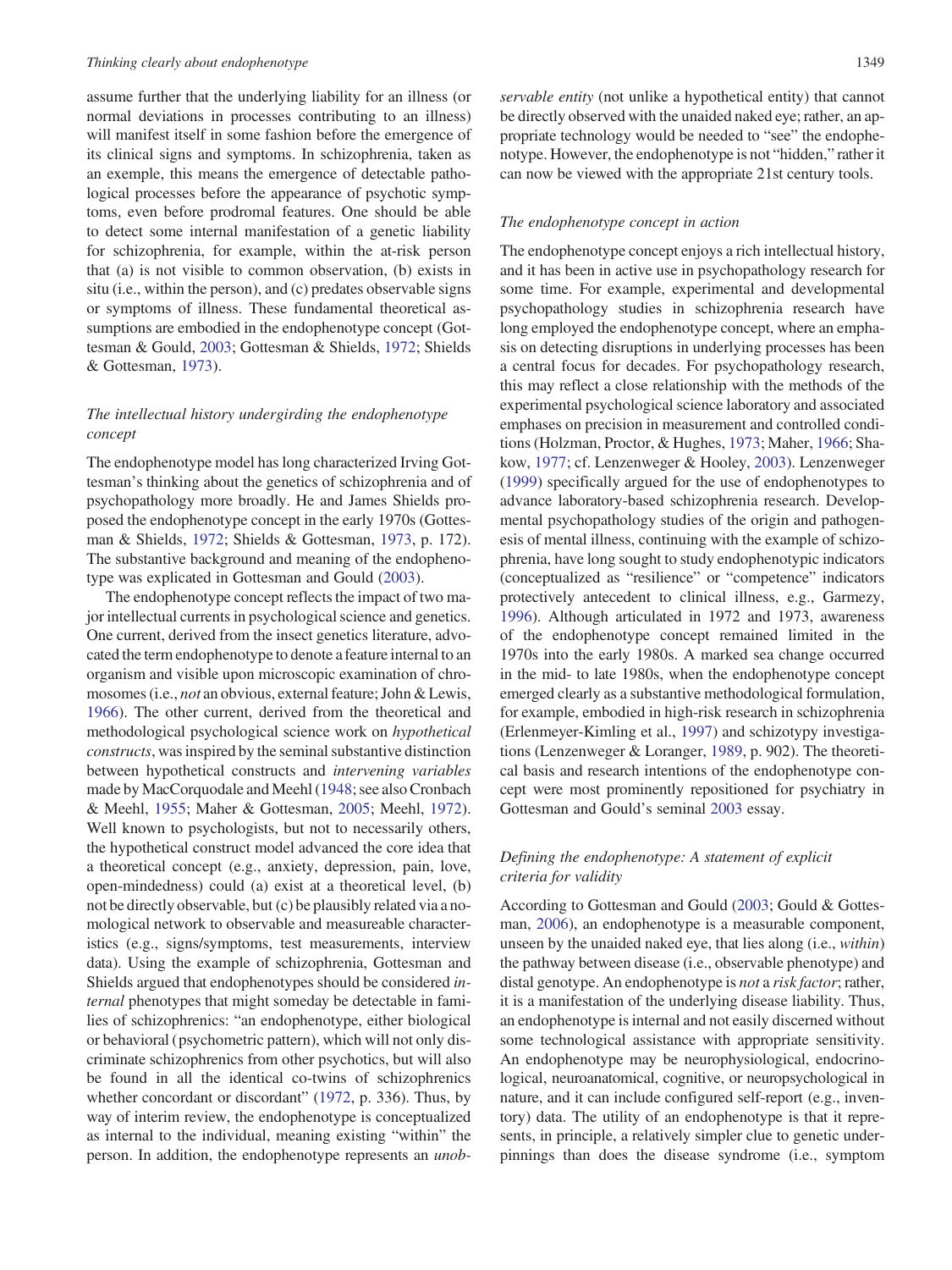constellations). Gottesman and colleagues (Chan & Gottesman, [2008](#page-9-0), p. 964; Gottesman & Gould, [2003,](#page-9-0) p. 639; Gottesman & McGue, in press) proposed six explicit criteria that an endophenotype should meet (see Table 1).

One might reasonably ask what benefits accrue from the endophenotype concept and the identification and study of endophenotypes. A summary of what Gottesman and Gould [\(2003](#page-9-0)) described as the probable benefits of the endophenotype concept follows:

- 1. Physiological and more elementary-based endophenotypes may more directly reflect the activities of synaptic and other neuronal mechanisms than does the more complex illness itself, and therefore they are more likely to reflect genes with larger effect sizes.
- 2. Both the patients and their unaffected relatives may show a fairly extensive range of scores on the endophenotypes, making such measures ideal for quantitative trait linkage analysis. (The analysis of quantitative measurements related to the clinical phenotype will provide more statistical power to detect linkage compared with the smaller number of clinically defined [i.e., qualitative] psychiatric relatives/ patients.)
- 3. To the extent that the biology of the endophenotype is understood or can be investigated via brain-imaging studies and infrahuman animal model research, candidate genes can be identified more systematically in the areas of linkage.
- 4. Endophenotypes (may) lend themselves directly to the use of animal models.

## Biomarker: Definition and Usage

In biomedical research, a biomarker (occasionally termed bioindicator; Ritsner, [2009\)](#page-10-0) could be any measureable indi-

#### Table 1. Criteria for an endophenotype

- 1. The endophenotype is associated with the illness in the population.
- 2. The endophenotype is heritable (making it distinctive from a biomarker, which need not be heritable).
- 3. The endophenotype is ideally state independent (manifests in an individual whether the illness is active), but it may require a challenge to elicit the indicator. (It should also be age normed if it has developmental components.)
- 4. The endophenotype is more prevalent among the ill relatives of ill probands compared to the well relatives of the ill probands (i.e., within families, endophenotype and illness cosegregate).
- 5. The endophenotype found in affected family members is found in nonaffected family members at a higher rate than in the general population.
- 6. The endophenotype should be a trait that can be measured reliably, and it is ideally more strongly associated with the disease of interest than with other psychiatric conditions.

Note: Adapted from Gottesman and Gould ([2003,](#page-9-0) p. 639), Chan and Gottesman [\(2008](#page-9-0), pp. 962–963), and Gottesman and McGue (in press).

cator of a disease. An elevated blood concentration of one or another substance in the blood that would be taken as indicative of the presence of illness is a biomarker. For example, high cholesterol is a biomarker of cardiovascular ill health. What Gershon and Goldin [\(1986](#page-9-0)) termed genetic vulnerability markers can be biomarkers in some cases. (In other cases, they are more like endophenotypes.) Gershon and Goldin [\(1986](#page-9-0)) define such markers as "a heritable trait, associated [italics added] with a pathophysiologic factor in an inherited disease" (p. 113). In this context, it is important to consider the word associated in this definition. As noted, Gershon and Goldin defined the genetic vulnerability markers as associated with a pathophysiologic factor. They did not specify that a putative vulnerability marker was necessarily in the causal pathway from gene to behavior. One could easily imagine a marker associated with a process or factor and this marker thus merely correlated with the presence of the pathophysiologic factor or process. Such a vulnerability marker may help one to find the pathophysiologic process, but the marker is not part and parcel of the process or factor. In other words, such a biomarker could be correlated with an aspect of the disease process but not necessarily fall within the genotype–phenotype pathway and therefore may not be specifically embedded in the causal chain for the disease. However, if a Gershon and Goldin genetic vulnerability marker lies *within* the gene to behavior pathway, then it could be designated an endophenotype (a term they did not use).

A biomarker could also reflect the impact of an outside agent upon the organism. From the standpoint of environmental inputs, the National Institute of Environmental Health Sciences defines biomarkers as "key molecular or cellular events that link a specific environmental exposure to a health outcome" (National Institute of Environmental Health Sciences, [2011\)](#page-10-0). Blood or urine lead levels are examples of biomarkers of environmental lead exposure. Perhaps casting the broadest net in the biomarker dialogue, the Biomarkers Definitions Working Group [\(2001](#page-9-0)) defines biomarker as "a characteristic that is objectively measured and evaluated as an indicator of normal biological processes, pathogenic processes, or pharmacologic responses to a therapeutic intervention" (p. 91). In all of these descriptions, it is evident that a genetic basis for the biomarker is not a necessary criterion. In short, a biomarker may or may not be subject to genetic influences.

How does the biomarker definition compare with that of the endophenotype? An essential component of the endophenotye concept is that it is heritable, whereas biomarkers need not be heritable. The easiest way to remember the distinction between these terms (inspired by Irving Gottesman) is that all endophenotypes are biomarkers, but not all biomarkers are endophenotypes. (This is illustrated clearly in [Figure 1](#page-4-0), where endophenotypes represent a subset contained within the larger set defined by the term biomarker.) An endophenotype must meet the criteria presented in Table 1, whereas a biomarker need only reflect some measureable deviation in the organism that is reflective of either internal factors operating in health/illness or the impact of an external agent. A biomarker that is reflective of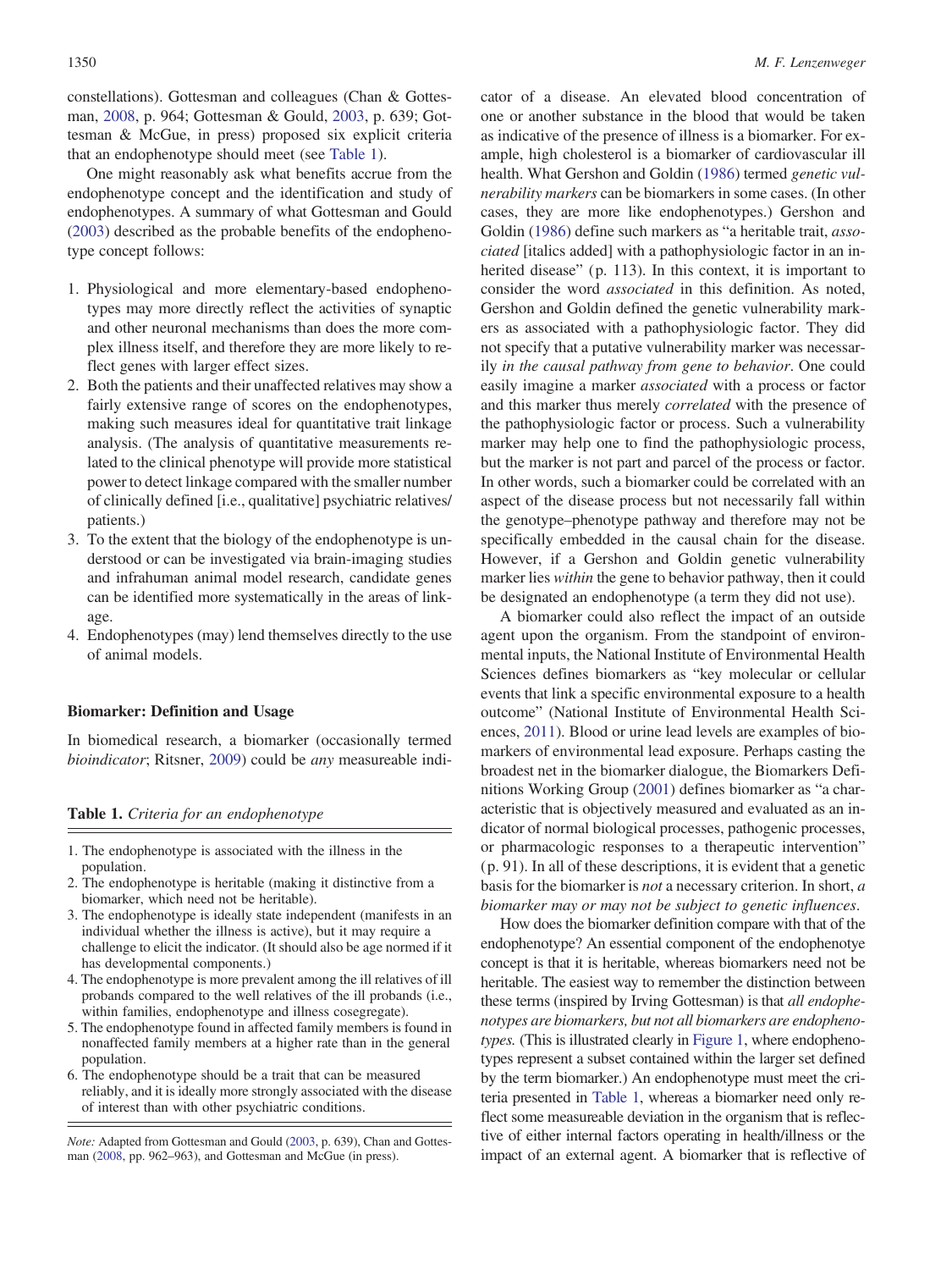#### <span id="page-4-0"></span>Thinking clearly about endophenotype 1351

an environmental exposure will necessarily fail to satisfy those criteria of validity for an endophenotype that concern patterns of familial aggregation (e.g., elevated ammonia levels due to some forms of drug abuse). The single most important difference between the biomarker and the endophenotype is that a biomarker need not meet the heritability requirement of an endophenotype (see Figure 1). Thus, the term biomarker is not fungible with (or equivalent to) endophenotype.

# Intermediate Phenotype: History, Prior Usage in Genetics, and Intended Usage in Psychopathology

The term intermediate phenotype has been used in some discussions related to psychopathology liability, biomarkers, and endophenotypes in psychopathology research. However, like the term biomarker, the intermediate phenotype concept is not fungible with endophenotype (Figure 1). The principal shortcomings of the intermediate phenotype center around the ambiguity that attends the meaning of intermediate in relation to phenotype, as well as a conflict with an established, prior technical definition in genetics.

The term intermediate phenotype is preferred by Weinberger and colleagues (Meyer-Lindenberg & Weinberger, [2006](#page-9-0); Rasetti & Weinberger, [2011\)](#page-10-0) because they argue it "implies a biological trait that is in a predictable path from gene to behaviour and because the phenotypes are not secondary, but probably primary" (Meyer-Lindenberg & Weinberger, [2006,](#page-9-0) p. 820). This definition suggests that the biological trait in question could be essentially a biomarker, as it leaves unclear the extent to which the intermediate phenotype concept requires heritability as a definitional criterion. However, Rasetti and Weinberger [\(2011](#page-10-0)) recently stated, "An intermediate phenotype related to mental illness is a heritable trait that is



Figure 1. (Color online) The hypothetical relations among biomarker, intermediate phenotype, and endophenotype concepts. This diagram reveals that all endophenotypes and intermediate phenotypes are subsets within a greater domain of biomarkers. However, not all biomarkers are necessarily either intermediate phenotypes or endophenotypes. Only a subset of intermediate phenotypes can be regarded as endophenotypes. Reprinted from Schizotypy and Schizophrenia: The View From Experimental Psychopathology, by M. F. Lenzenweger, [2010.](#page-9-0) New York: Guilford Press. Copyright [2010](#page-9-0) by Mark F. Lenzenweger. Reprinted with permission of the author.

located in the path of pathogenesis from genetic predisposition to psychopathology" (p. 340), and in defining the intermediate phenotype they explicitly reference Gottesman and Gould's endophenotype ([2003\)](#page-9-0).

Meyer-Lindenberg and Weinberger prefer the term intermediate phenotype to endophenotype because they (a) see the term endophenotype as suggesting "hidden" phenomena (Meyer-Lindenberg & Weinberger, [2006,](#page-9-0) p. 820) and (b) assert the use of intermediate phenotype is "analogous to its usage in other areas of complex medical genetics" (Meyer-Lindenberg & Weinberger, [2006,](#page-9-0) p. 820). In what follows, the concept of intermediate phenotype is dissected and compared with the term endophenotype. It is argued that (a) as with biomarker, the term intermediate phenotype is not fungible with endophenotype and (b) usage of the term intermediate phenotype introduces a degree of imprecision into the ongoing discussion in psychopathology research and psychiatric genetics.

Preference for the term intermediate phenotype, based on the assertion that the term endophenotype refers to "hidden" phenomena (Meyer-Lindenberg & Weinberger, [2006](#page-9-0), p. 820), suggests an incorrect interpretation of endo. Endo is a Greek element used as a prefix to mean inside or within. The prefix does not imply hidden. Were one to speak of hidden phenotypes, one would need to make use of the Greek element crypto and speak of "cryptophenotypes."

A critical analysis of the intermediate phenotype concept calls for careful understanding of the meanings of the word intermediate. The word intermediate can connote "in between." However, one could just as plausibly understand the meaning of the word as typically used: "almost" or "not quite," as well as the important "halfway." Intermediate phenotype could plausibly refer to "almost a phenotype," "halfway to a phenotype," or "not quite a phenotype." Since Johannsen ([1909\)](#page-9-0), a phenotype in genetic terminology refers to an established, visible manifestation of a genotype. Thus, it is unclear what a not quite or almost phenotype would look like. This concern is not trivial, as it cuts to the heart of the level of analysis implied in the term intermediate phenotype. The ambiguity that accompanies the meaning of intermediate easily translates to different substantive positions, which in turn define the differing methodological levels of analysis. The intention of the concept of intermediate phenotype hinges critically on the meaning chosen for intermediate as a modifier. This is not merely semantics or a philosophical exercise; rather, it determines the scientific level and unit of analysis. For example, does it imply analysis at the level of the person (e.g., individual differences/symptom constellations) or within the person (e.g., neural circuits/brain structure; see Kosslyn & Rosenberg, [2005\)](#page-9-0)? If intermediate means not quite or almost, then intermediate phenotype could plausibly mean an observable phenotype that falls short of the typically visibly discernible phenotype (e.g., subsyndromal symptom patterns). For example, consider schizotypal personality disorder, or prodromal schizophrenia, as opposed to clinical schizophrenia (see [Table 2,](#page-5-0) entries 1 and 2).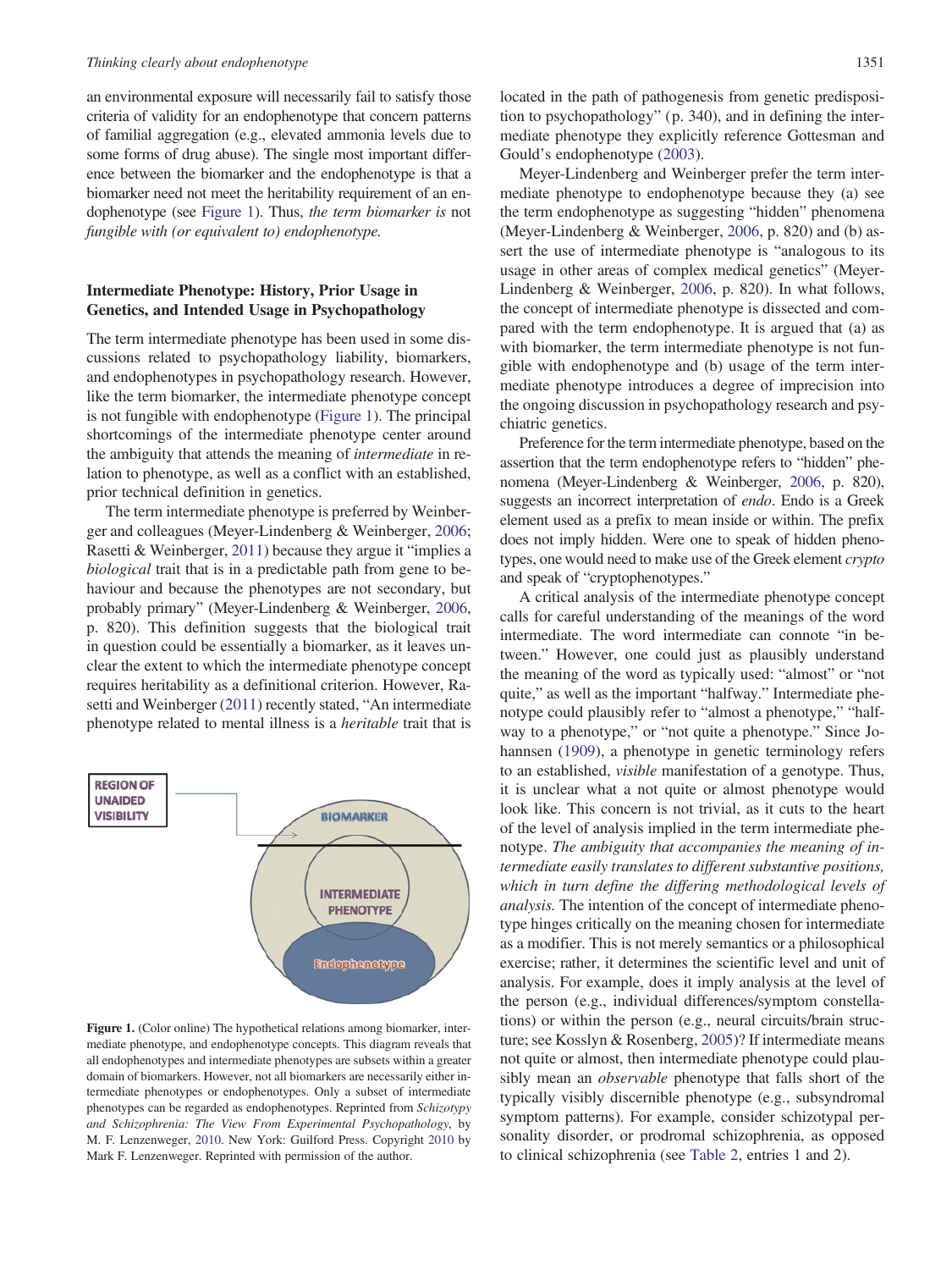<span id="page-5-0"></span>Another plausible meaning of the term intermediate raises other problems. The word intermediate derives from inter (between) and medius (in the middle) and is typically defined as "being or occurring at the middle place, stage, or degree" (Webster), "lying or occurring in a middle position or state" (Stedman's Medical Dictionary), or "holding the middle place or degree between two extremes" (Oxford English Dictionary). If the word intermediate is used to mean midway, middle, or halfway, then a certain level of precision is suggested in locating a concept in some sort of semantic or conceptual hyperspace, what Meehl termed the nomological network (Cronbach & Meehl, [1955;](#page-9-0) Meehl, [1972](#page-9-0)). Adoption of this meaning of the word intermediate suggests that an intermediate phenotype demarcates a location precisely halfway between X and Y, or in this instance, *halfway between* the genotype  $(X)$  and phenotype  $(Y)$ . This degree of precision in specifying the underlying topography spanning the distance from genotype to phenotype is simply not possible and cannot be assumed (Table 2, entry 4). Remaining simply at the level of observable phenotypes, one might consider the condition "schizoaffective illness" as halfway between schizophrenia and affective illness, which is not likely (Table 2, entry 3).

Alternatively, the term intermediate phenotype could plausibly mean a measureable phenomenon of some sort within the person that characterizes the observable phenotype in some manner. Thus, a phenomenon that falls somewhere between the unobservable genotype and the observable phenotype and affects the final phenotype (Table 2, entry 5). This meaning seems to be a bit closer to that implied by Weinberger and colleagues. However, this usage remains problematic as well, because such a measureable phenomenon (e.g., working memory deficits) may bear no resemblance to the phenotype in question (i.e., schizophrenia). This particular interpretation of intermediate phenotype causes problems because the term phenotype becomes muddied, and one can easily argue that phenotype must retain its established meaning in genetics, namely, a visible manifestation of the genotype. If we consider working memory deficits, reward circuitry abnormalities, and emotion regulation deficits (that are assessed "within the person") as intermediate phenotypes of schizophrenia, then these phenomena should bear some resemblance to the phenotype they are putatively targeting (e.g., schizophrenia). However, we know, for example, working memory deficits do not manifest themselves visibly nor do they resemble the signs or symptoms of schizophrenia. It is interesting that whereas this particular usage of the term intermediate phenotype poses conceptual problems, the term endophenotype as applied in this example actually does not. The endophenotype is internal by definition, and its characteristics are not required to "look like" the observable phenotype under

| Meanings                                                                             | <b>Explication</b> in Relation<br>to Phenotype                                                                                         | Conceptual Meaning                                                                                                                                                     | Specific Example                                                                                         |
|--------------------------------------------------------------------------------------|----------------------------------------------------------------------------------------------------------------------------------------|------------------------------------------------------------------------------------------------------------------------------------------------------------------------|----------------------------------------------------------------------------------------------------------|
| 1. Almost the<br>phenotype, A                                                        | Nearly the clinical<br>phenotype (at observed<br>level), but not quite                                                                 | Almost schizophrenia                                                                                                                                                   | Schizotypal personality disorder                                                                         |
| 2. Almost the<br>phenotype, B                                                        | Nearly the clinical<br>phenotype (at the<br>unobservable level), but<br>not quite                                                      | Almost schizophrenia                                                                                                                                                   | An individual genetically<br>predisposed to schizophrenia,<br>but in a prodromal<br>"nonpsychotic" state |
| 3. An in hetween<br>phenotype,<br>"halfway" between<br>visible phenotypes            | Lying halfway between<br>two clinical phenotypes                                                                                       | Between schizophrenia<br>and affective illness                                                                                                                         | Schizoaffective illness                                                                                  |
| 4. Precisely halfway<br>between genotype<br>and phenotype                            | A position known to be<br>precisely halfway<br>between the liability<br>genes and the phenotype                                        | Not plausible given the<br>current state of<br>knowledge in genetics                                                                                                   | None available                                                                                           |
| 5. An <i>unspecified</i><br><i>position between the</i><br>genotype and<br>phenotype | A position of unknown<br>location lying<br>somewhere between the<br>liability genes and the<br>phenotype (at an<br>unobservable level) | An unobservable behavior<br>or process plausibly<br>lying between the<br>genotype for<br>schizophrenia and the<br>clinical manifestation<br>(an <i>endophenotype</i> ) | Deficits in working memory,<br>dysfunctional neural<br>circuitry, configured<br>psychometrics            |
| 6. True <i>intermediate</i><br><i>phenotype</i> (blended<br>phenotype)               | Established genetic<br>definition of<br>"intermediate"<br>phenotype" reflective of<br>partial or incomplete<br>dominance               | A phenotype that reveals<br>an observable blend of<br>trait characters known to<br>exist in parents                                                                    | Coat color in palomino pony or<br>roan cattle, a pink carnation                                          |

Table 2. Plausible meanings of "intermediate phenotype" with explication and examples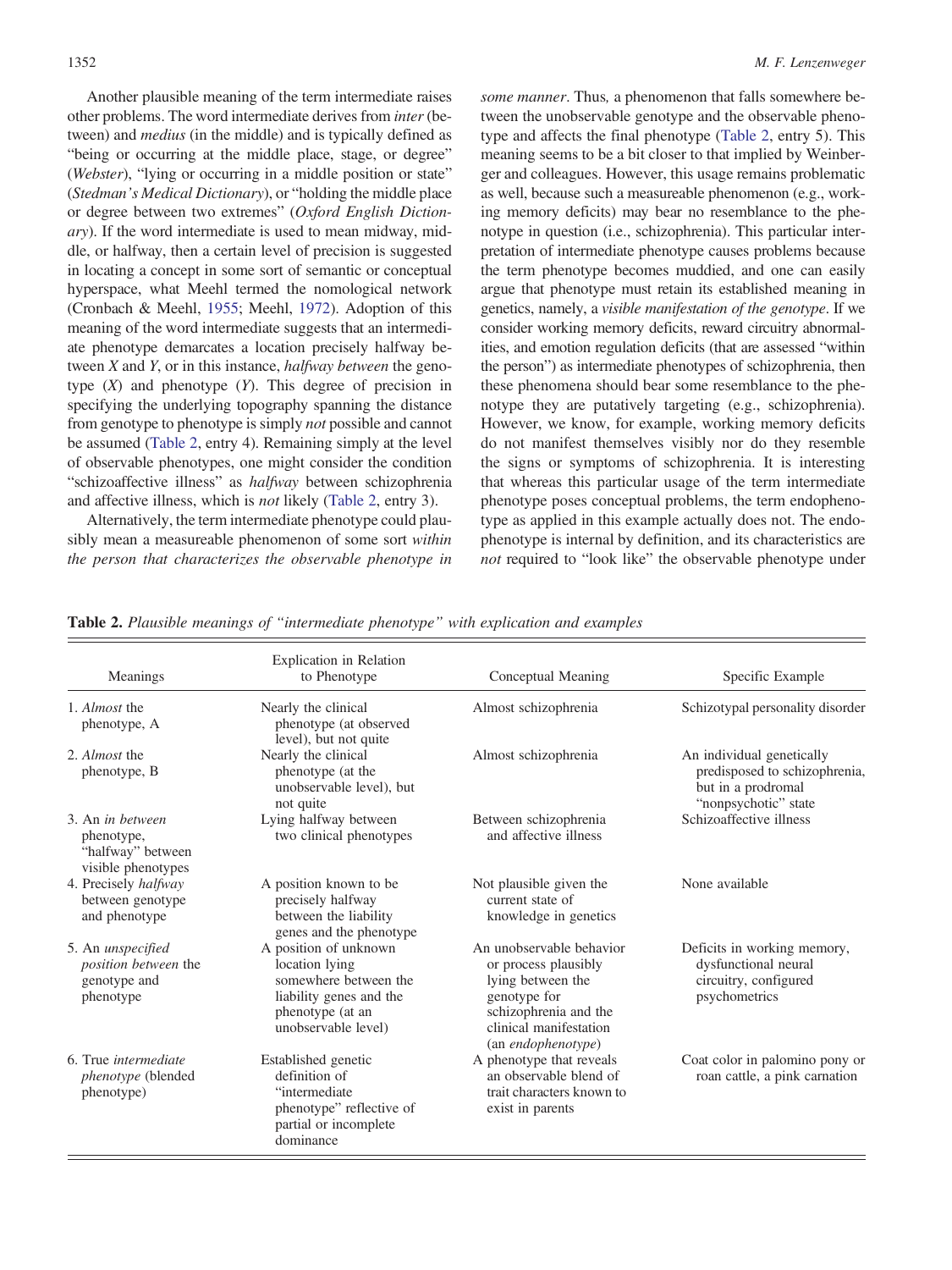consideration. Thus, one can speak of working memory deficit as an endophenotype for schizophrenia, and such deficits do not need to appear visibly similar to schizophrenia signs/ symptoms.

Finally, Weinberger and colleagues note their preference for the term intermediate phenotype is because the term is used elsewhere in medical genetics, outside of psychiatry. However, their intended meaning of the term intermediate phenotype conflicts with the formal definition of intermediate phenotype used in the general field of genetics (King, Mulligan, & Stansfield, [2012;](#page-9-0) Stern, [1973\)](#page-10-0). The term intermediate phenotype is related to the technical concept of "incomplete dominance" (also known as "partial dominance," when known a priori that a true autosomal dominant gene is causal) or a form of intermediate genetic inheritance in which heterozygous alleles are both expressed to varying degrees, resulting in an intermediate phenotype that represents a combination of the parent phenotypes ([Table 2,](#page-5-0) entry 6; see Stern, [1973](#page-10-0)). The observable intermediate phenotype is a phenotype of an offspring expressing a mixture of the phenotypes of the parents. In this sense, the intermediate phenotype is a phenotype somewhere (but not exactly halfway) intermediate between the corresponding homozygote phenotypes. For example, in cross-pollination research, one could see a mating between a white flower and a red flower give rise to a pink flower. The palomino phenotype in horses (due to the incomplete dominance of a cream color gene for coat color) is an intermediate phenotype (with possible epigenetic inputs as well). In shorthorn cattle, coat color may be red, white, or roan (roan is an intermediate phenotype expressed as a mixture of red and white hairs). One form of familial hypercholesterolemia in humans represents an intermediate phenotype reflective of incomplete dominance. The low density lipoprotein receptor gene for hypercholesterolemia follows a pattern of autosomal dominance, such that heterozygous carriers express a certain degree of elevated cholesterol that is strangely predictive of early heart disease in later adulthood (in the early 40s and 50s). In contrast, carriers homozygous for the low density lipoprotein receptor gene mutation express severe hypercholesterolemia, typically emerging in childhood. Numerous examples of intermediate phenotypes in humans, using this technical definition of the term, can be found readily on the Online Mendelian Inheritance in Man website [\(http://www.ncbi.nlm.nih.gov/omim](http://www.ncbi.nlm.nih.gov/omim)). Although this technical definition of intermediate phenotype appears not to be what is intended by those using the term in psychopathology genetics, this meaning of the term (i.e., intermediate phenotype) is established in genetics, predating the proposed use in psychopathology.

In sum, the meaning of the word intermediate (as a modifier of phenotype) serves to reduce the clarity of the concept intended in intermediate phenotype, both as proposed and likely used. Of all the foregoing interpretations (see [Table 2\)](#page-5-0) of the term intermediate phenotype, all of which are entirely plausible, only the fifth interpretation in [Table 2](#page-5-0) is what Weinberger and colleagues seem to advocate as their intended

meaning for the term intermediate phenotype. They provide evidence of a dysfunctional neural circuitry of putative relevance to schizophrenia and use it as an illustrative intermediate phenotype. That such dysfunctional neurocircuitry may be taken as an expression of schizophrenia liability and that dysfunction emerges somewhere between the genotype for schizophrenia and the clinical phenotype is plausible. Ironically, the intended meaning of intermediate phenotype in relation to the dysfunctional neural circuit example ([Table 2](#page-5-0), entry 5) is the precise definition of an endophenotype. Finally, although Weinberger and colleagues appear to advocate the use of the term intermediate phenotype as essentially synonymous with endophenotype, one is beginning to see others in the field using the term intermediate phenotype differently. For example, Insel and Cuthbert ([2009\)](#page-9-0) suggest that endophenotype is appropriate to situations where a specific process is studied (e.g., prepulse inhibition; [Table 2](#page-5-0), entry 5), whereas intermediate phenotype should be used for constructs such as "personality or clinical constellations" (Insel & Cuthbert, [2009](#page-9-0), p. 988; [Table 2](#page-5-0), entries 1, 2, or 3). In this instance, Insel and Cuthbert recommended usage of intermediate phenotype is wholly different from that advocated by Weinberger and others, as well as different from the technical definition of the term in genetics. In short, this alternate interpretation of intermediate phenotype offered by Insel and Cuthbert [\(2009](#page-9-0)) provides evidence of the kind of confusion that attends the term.

# Matters of Cause, Matters of Effect, Matters of Development, and Matters of Risk

There are additional concerns that should be brought to bear upon the distinctions among biomarker, intermediate phenotype, and endophenotype as concepts. These concerns are best framed as questions. If we assume a candidate measurement or putative disease process is reflective of a biomarker, intermediate phenotype, or endophenotype, we must ask ourselves the following: is this candidate measurement/process likely to be in the *causal chain* from genotype to phenotype? Is this candidate measurement/process reflective of the origin of the illness or the effect of the illness (in other words might it be an artifact of the illness)? Does a deviation on the candidate measurement/process predate the onset of the illness, and can it be detected earlier in development, even in the fetus, well before the onset of clinical symptomatology and signs of illness (even subtle symptoms or signs, such as those found in prodromal schizophrenia states)? Is the candidate measurement/disease process merely a variable that speaks to elevated risk for a disorder but, as a process, lies outside of the core pathological process(es) in the disorder/condition? (In many ways, these questions alert one to the correlation vs. causation distinction.) The endophenotype concept makes clear assumptions regarding its nature in the causal sequence involved in the pathogenesis of a given disorder. The definition of the endophenotype offered by Gottesman and Gould [\(2003](#page-9-0)) clearly places the construct within the gene–behavior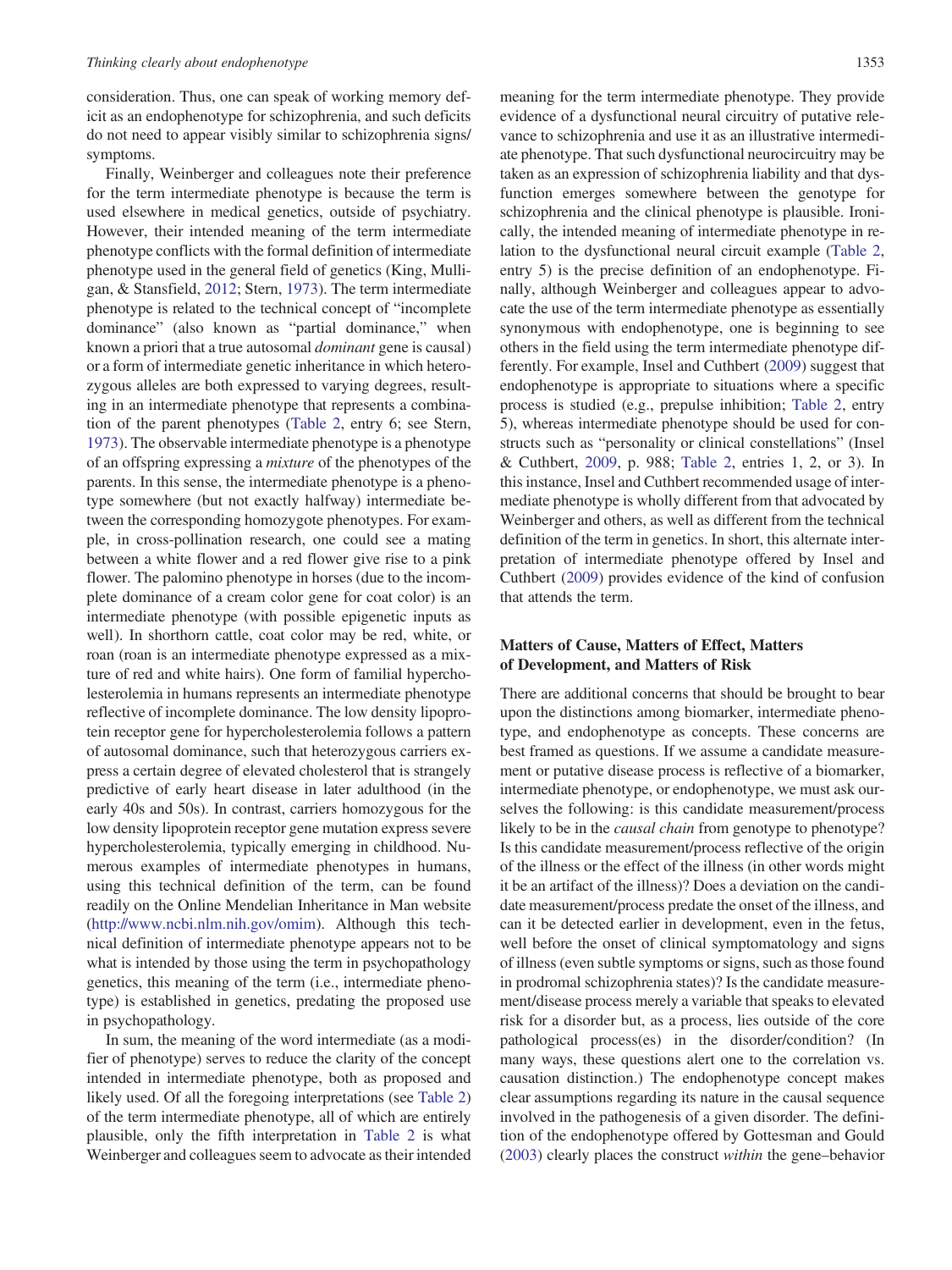pathway. The endophenotype that is measured is therefore reflective of a developmental process that predates the onset of the disorder and is implicated in the cause of the condition or disorder. The endophenotype is not merely a risk indicator or suggestive of a gene that increases risk for an illness. It is not thought to be an indicator that is simply associated with an elevated risk for the presence of a disorder while being agnostic in cause, effect, and developmental status.

The situation for the intermediate phenotype concept is less clear with regard to these questions. Rasetti and Weinberger [\(2011](#page-10-0)) state, "To link a gene effect in brain [sic] to the gene effect on risk for the syndromal diagnosis, it is necessary to show that the brain effect is a biological substrate also linked to risk, a so-called intermediate phenotype" (p. 340). This formulation would be consistent with a biomarker, perhaps a heritable biomarker, that is associated with an increased likelihood (i.e., risk) for a disorder. However, a feature that can be measured and is associated with an increased likelihood for a disorder does not necessarily place the feature in the gene–behavior pathway for the disorder. Rasetti and Weinberger (2010) continue, "An intermediate phenotype related to mental illness is a heritable trait that is located in the path of pathogenesis from genetic predisposition to psychopathology" (p. 340; with citation to Gottesman & Gould, [2003](#page-9-0)). Here it appears the definition of intermediate phenotype suggests that it is not so much a risk factor but, rather, the intermediate phenotype is defined as an endophenotype. The precise assumptions made in defining an intermediate phenotype in terms of the following remain to be articulated clearly: (a) placement in the causal chain from gene to behavior, (b) whether an intermediate phenotype might actually be an effect or artifact of clinical illness, and (c) whether an intermediate phenotype is simply best thought of as a feature that is associated with enhanced risk for an illness with no causal force. Finally, in this context it should be noted that it is possible that multiple genotype–phenotype pathways could be active in the determination of some forms of psychopathology, each of these pathways potentially harboring (or not harboring) separate endophenotypes (Kendler & Neale, [2010\)](#page-9-0).

# Excursus on Clarity, Precision in Language, and the Peril of Confusion

Is the focus on clarity and precision in language in this essay just an academic, intellectual exercise? A naive view of the issues here might view this as merely a textual analysis. Furthermore, this author has heard it said that the field of psychopathology research has matured to the point that an attempt to caution the field at imprecision in terminology is a didactic exercise (presumably read "unnecessary"). This strikes me as an overly optimistic reading of the level of discourse in modern psychiatry, clinical psychology, and allied mental health research disciplines. The slow progress of soft psychology and psychiatry remains unambiguous to this day (see Meehl, [1978](#page-9-0)). The value of clear thinking in psychopathology cannot be overstated, and the existence of clear thinking, as well as common sense, in all discussions cannot be assumed (see Waller, Yonce, Grove, Faust, & Lenzenweger, [2006](#page-10-0)). One might ask, is there any intellectual cost or peril if the language defining a scientific concept lacks precision or affords fuzzy multiple meanings? The answer to this question is axiomatic: yes. There is obvious peril in imprecision in language in science. Why not allow two or more somewhat similar concepts to coexist in the scientific forum? For example, can we simply not rely on the embedding text to help us figure out the meaning of a term such as intermediate phenotype? The answers to these questions are simple. Ambiguity interferes with communication and can muddy a unit of measurement. Greater precision in language confers greater precision in research formulation, increased clarity in common discourse, and enhanced shared understanding of research results.

One might counter this concern about clarity and precision by claiming that a word is defined by its use. One might even offer Wittgenstein's [1953](#page-10-0) position in support "for a large class of cases—though not for all—in which we employ the word meaning it can be defined thus: the meaning of a word is its use in the language." However, Wittgenstein also noted, "Everything that can be thought at all can be thought clearly. Everything that can be put into words can be put clearly." More than 2,000 years earlier Aristotle, in his Nicomachean Ethics (trans. [1962](#page-9-0)), notes that it is the "mark of an educated man to seek precision in that class of things insofar as the class permits." In science, we have an instance where we should insist on clarity in language and the meaning of words must be agreed upon; it is not a free for all. The challenge posed by a concept such as "intermediate phenotype" is that is it has been used in at least two different ways in scientific language: (a) as defined in the technical genetics literature (e.g., partial dominance) and (b) as implied by Weinberger and colleagues (i.e., as synonymous with endophenotype). Moreover, there are other plausible meanings for the term as well (see [Table 2](#page-5-0)), and these plausible meanings are potentially contributing to confusion. This was illustrated by noting Insel and Cuthbert's recommendation that intermediate phenotype should refer to personality and symptom constellations. The Insel and Cuthbert ([2009\)](#page-9-0) interpretation of intermediate phenotype would be consistent with meanings 1, 2, and/or 3 in [Table 2](#page-5-0), which could contribute to conceptual ambiguity for the term beyond (a) Weinberger's intended usage (entry 5 in [Table 2\)](#page-5-0) and (b) the technical usage in genetics (entry 6 in [Table 2\)](#page-5-0). As a concept, endophenotype does not have such definitional problems.

In short, communication, research strategies, and the scientific unit of analysis all hinge on the meaning attached to our research concepts. In science we must seek clarity and precision in language that defines our concepts and articulates the meaning space they are intended to occupy. Psychopathology as a science is no exception. Psychopathology research discourse continues to evolve in clarity and precision and the field continues to pull itself up by its bootstraps to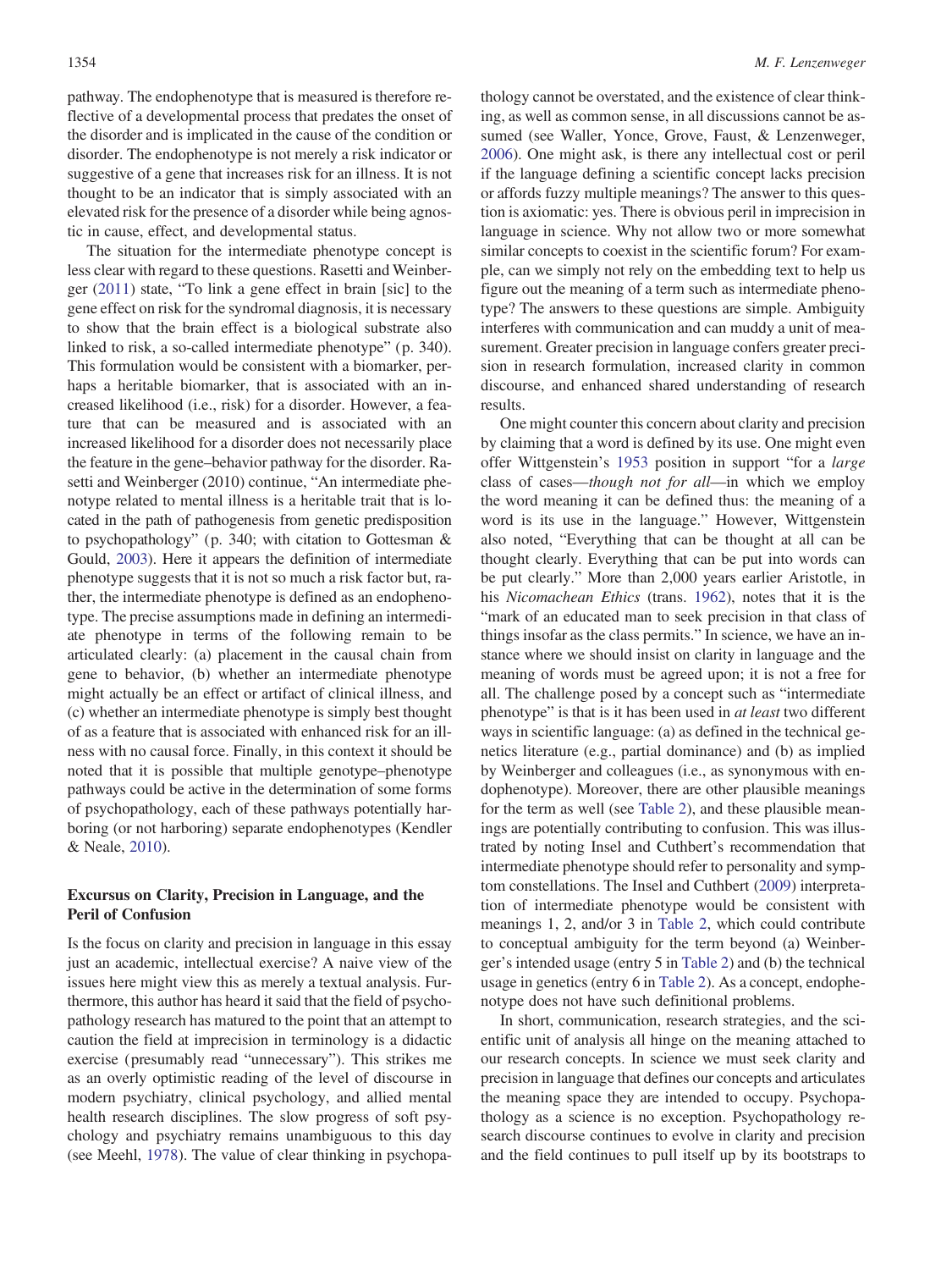achieve the precision one finds in the more mature sciences, such as chemistry or physics (see Meehl, [1978](#page-9-0)).

# The occasional need for specialized terminology in science

Related to the issue of clarity in language are concerns about creative use of language and in some instances the need to develop new concepts to capture the essence of a particular scientific concept. The latter is not unusual in science. This is an issue in the current context, because some may think that endophenotype is an unusual term that is crafted for a special purpose. That impression would be broadly correct because such a term was needed 40 years ago. There are instances in science when concepts are defined by a unique moniker, and this is done to convey a particular meaning that will be perceived immediately. In physics, special terminology emerged when needed: consider the neutrino ("small neutral one") or the hadron. In psychoanalysis, Kohut (1984) introduced the term selfobject (note no hyphen) to describe a unique psychological dimension of experience between a person and some external object. These terms were introduced to ensure clarity by demarcating the intended concept from previously defined concepts in these disciplines. Thus it was (is) with endophenotype; as a noun it captures the essence of a uniquely defined concept, and it does not run afoul of other, previously defined concepts in genetics.

## **Conclusion**

The biomarker and intermediate phenotype concepts are not fungible with the endophenotype concept and should not be confused with the latter. In contrast, the concept/term endophenotype enjoys freedom from the terminological ambiguity necessarily associated with the term intermediate phenotype. The semantic and substantive considerations reviewed here favor endophenotype as a concept for psychiatric genetics and developmental psychopathology research (including RDoC efforts). However, the biomarker and intermediate phenotype concepts do have utility. The biomarker term captures the domain of any biologically influenced factor or deviation in relation to developmental psychopathology (including endophenotypes). It may be useful in distinguishing between biological factors that occur secondary to an illness but fall outside the realm of endophenotypes (e.g., state markers). Biomarker may have utility when discussing the biological impact of environmental or exogenous factors on the emergence of psychopathology. Intermediate phenotype may be best used to describe a subclinical variant of a form of major psychopathology, such as schizotypic psychopathology compared to schizophrenia; the phenotype is visible to the unaided (but informed) eye, and it bears some resemblance to the classic phenotype of interest. Intermediate phenotype, in this usage, describes a dilute form of an established phenotype (or unit of analysis). In more conservative terms, the intermediate phenotype might be best reserved for describing incomplete or partial dominance, as it has been used in Mendelian genetics for decades.

These observations have been offered to advance clarifying discourse in developmental psychopathology. Additional work could be done to further advance this dialogue. First, heritability studies of candidate indexes and/or processes should be either summarized or conducted to separate candidate (nonheritable) biomarkers from (heritable) endophenotypes. Second, studies demonstrating that putative endophenotypes do actually lie within the gene–behavior pathway in the causation of psychopathology are welcome. Such research would help to separate genuine endophenotypes from those indexes or processes that are merely statistically associated with illness occurrence (i.e., they are associated with elevated risk) but are not genuinely in the causal pathway (i.e., simple correlates, such as social class level). Endophenotypes for the main processes under consideration in the RDoCs seems like a good place to start. Third, in my view heterogeneity represents the Achilles' heel of all (experimental and developmental) psychopathology research. Going forward, endophenotypes (when carefully chosen and ranked; Glahn et al., [2012\)](#page-9-0) can be put to use maximally in efforts to reduce heterogeneity (e.g., Lenzenweger, McLachlan, & Rubin, [2007\)](#page-9-0) in laboratory data. Such heterogeneity reduction would advance efforts in psychiatric genetics. Endophenotypes could serve other important functions as well. Perhaps a battery of assessments directed at the detection of endophenotypes could eventually become an adjunctive tool for those seeking to develop biological tests in psychopathology (Karpur, Phillips, & Insel, [2012\)](#page-9-0). Furthermore, Beauchaine and colleagues [\(2008\)](#page-9-0) present a compelling rationale for the use of endophenotypes in the expansion of tools useful in prevention efforts related to the potential development of psychopathology.

#### Coda

Several observations are offered to facilitate reliable distinctions among the terms endophenotype, biomarker, and intermediate phenotype (see [Figure 1\)](#page-4-0). The term endophenotype is not fungible with either biomarker or intermediate phenotype and vice versa. Although all endophenotypes can be subsumed under the greater umbrella of biomarker, not all biomarkers are endophenotypes. In similar fashion, all intermediate phenotypes can be thought of as biomarkers, but not all biomarkers are intermediate phenotypes. The intermediate phenotype is captured best by the pink carnation, which represents a genuine intermediate phenotype emerging from its white and red parents. Endophenotype and intermediate phenotype are not fungible concepts, because only one of several plausible definitions of intermediate phenotypes meets the criteria for an endophenotype.

In the spirit of advancing discourse on this topic and proposing empirical studies that will both further facilitate differentiation among these terms and allow a proper sorting of candidate research foci, two broad study approaches are proposed: first, heritability studies of candidate indexes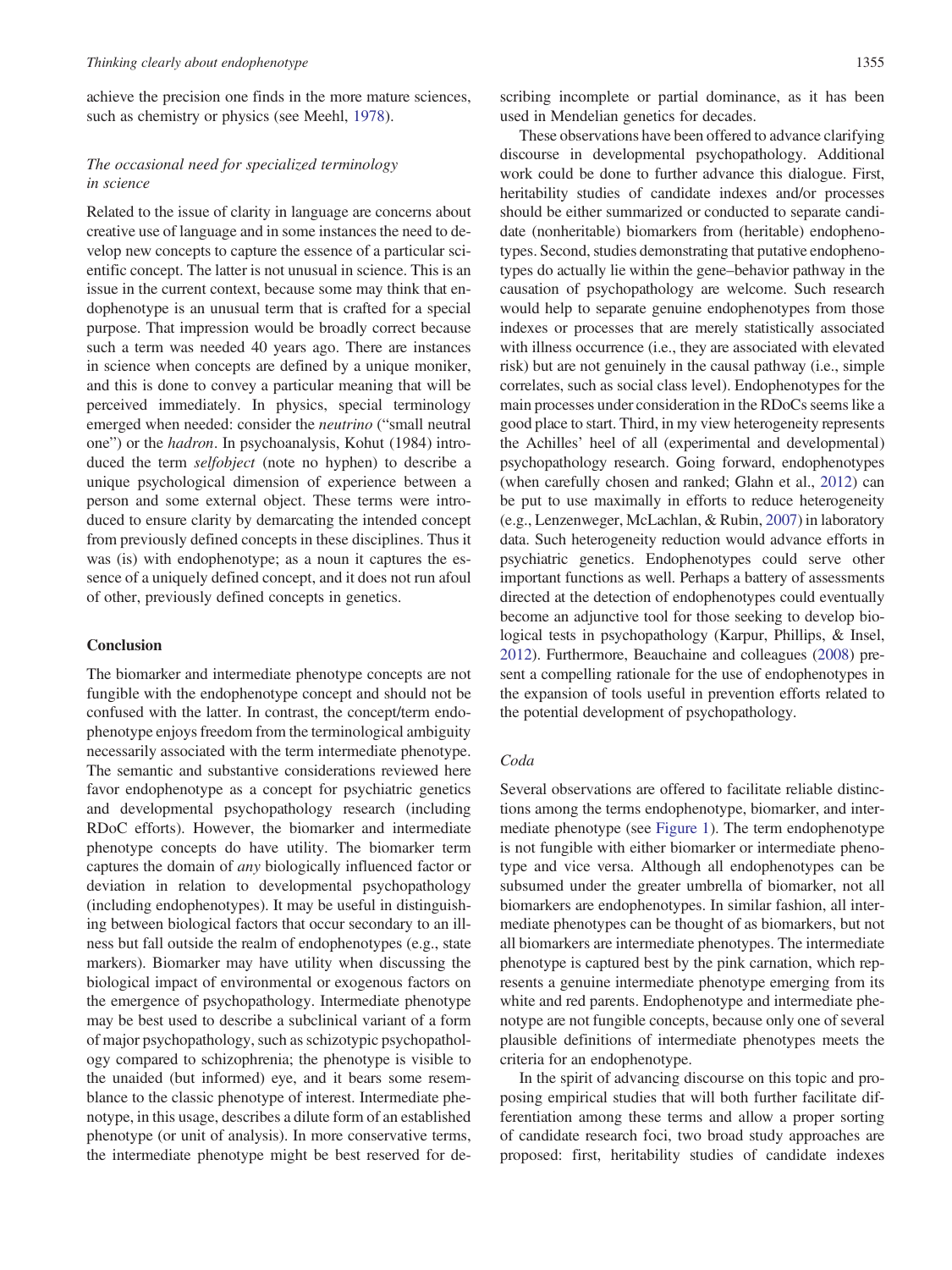<span id="page-9-0"></span>and/or processes should be either summarized or conducted so as to allow a separation of candidate biomarkers from endophenotypes, keeping in mind that endophenotypes are heritable yet many biomarkers are not necessarily so. Second, additional empirical study should be undertaken to demonstrate that putative endophenotypes do actually lie within

#### References

- Aristotle. (1962). Nicomachean ethics M. Ostwald, Trans.). Indianapolis, IN: Bobbs–Merrill.
- Beauchaine, T.P., Neuhaus, E., Brenner, S.L., & Gatzke-Kopp, L. (2008). Ten good reasons to consider biological processes in prevention and intervention research. Development and Psychopathology, 20, 745–774.
- Biomarkers Definitions Working Group. (2001). Biomarkers and surrogate endpoints: Preferred definitions and conceptual framework. Clinical Pharmacology & Therapeutics, 69, 89–95.
- Chan, R. C., & Gottesman, I. I. (2008). Neurological soft signs as candidate endophenotypes for schizophrenia: A shooting star or a Northern star? Neuroscience Biobehavioral Review, 32, 957–971.
- Cicchetti, D. (1989). Developmental psychopathology: Some thoughts on its evolution. Development and Psychopathology, 1, 1–4.
- Cicchetti, D., & Rogosch, F.A. (1996). Equifinality and multifinality in developmental psychopathology. Development and Psychopathology, 8, 597–600.
- Cronbach, L. J., & Meehl, P. E. (1955). Construct validity in psychological tests. Psychological Bulletin, 52, 281–302.
- Davidson, R. J. (1998). Affective style and affective disorders: Perspectives from affective neuroscience. Cognition and Emotion, 12, 307–330.
- Depue, R. A., & Lenzenweger, M. F. (2005). A neurobehavioral model of personality disturbance. In M. F. Lenzenweger & J. F. Clarkin (Eds.), Major theories of personality disorder (2nd ed., pp. 391–453). New York: Guilford Press.
- Erlenmeyer-Kimling, L., Adamo, U. H., Rock, D., Roberts, S. A., Bassett, A. S., Squires-Wheeler, E., et al. (1997). The New York High-Risk Project: Prevalence and comorbidity of Axis I disorders in offspring of schizophrenic parents at 25-year follow-up. Archives of General Psychiatry, 54, 1096–1102.
- Fornito, A., & Bullmore, E. T. (2012). Connectomic intermediate phenotypes for psychiatric disorders. Frontiers in Psychiatry, 3, 1–15.
- Garmezy, N. (1996). A paradoxical partnership: Some historical and contemporary referents linking adult schizophreniform disorder and resilient children under stress. In S. Matthysse, D. L. Levy, J. Kagan, & F. M. Benes (Eds.), Psychopathology: The evolving science of mental disorder (pp. 200–228). New York: Cambridge University Press.
- Gershon, E. S., & Goldin, L. R. (1986). Clinical methods in psychiatric genetics: I. Robustness of genetic marker investigative strategies. Acta Psychiatrica Scandinavica, 74, 113–118.
- Glahn, D. C., Curran, J. E., Winkler, A. M., Carless, M. A., Kent, J. W. Jr., Charlesworth, J. C., et al. (2012). High dimensional endophenotype ranking in the search for major depression genes. Biological Psychiatry, 71, 6–14.
- Gottesman, I. I., & Gould, T. D. (2003). The endophenotype concept in psychiatry: Etymology and strategic intentions. American Journal of Psychiatry, 160, 636–645.
- Gottesman, I. I., & McGue, M. (in press). Endophenotype. In R. L. Cautin & S. O. Lilienfeld (Eds.), Wiley–Blackwell encyclopedia of clinical psychology. Hoboken, NJ: Wiley.
- Gottesman, I. I., & Shields, J. (1972). Schizophrenia and genetics: A twin study vantage point. New York: Academic Press.
- Gould, T. D., & Gottesman, I. I. (2006). Psychiatric endophenotypes and the development of valid animal models. Genes, Brain and Behavior, 5, 113–119.
- Grigorenko, I. L., & Cicchetti, D. (2012). Genomic sciences for developmentalists: The current state of affairs. Development and Psychopathology, 24, 1157–1164.
- Hanson, D. R., & Gottesman, I. I. (2012). Biologically flavored perspectives on Garmezian resilience. Development and Psychopathology, 24, 363–369.
- Holzman, P. S., Proctor, L. R., & Hughes, D. W. (1973). Eye-tracking patterns in schizophrenia. Science, 76, 43–54.

the gene–behavior pathway in the causation of psychopathology. Such study would help to separate genuine endophenotypes from those indexes or processes that are merely statistically associated with illness occurrence (i.e., they are associated with elevated risk), but they are not genuinely in the causal pathway.

- Insel, T. R., & Cuthbert, B. N. (2009). Endophenotypes: Bridging genomic complexity and disorder heterogeneity. Biological Psychiatry, 66, 988–989.
- Johannsen, W. (1909). Elemente der exakten Erblichkeitslehre (1st ed.). Jena, Germany: Gustav Fisher.
- John, B., & Lewis, K. R. (1966). Chromosome variability and geographical distribution in insects: Chromosome rather than gene variation provide the key to differences among populations. Science, 152, 711–721.
- Karpur, S., Phillips, A. G., & Insel, T. R. (2012). Why has it taken so long for biological psychiatry to develop clinical tests and what to do about it? Molecular Psychiatry, 17, 1174–1179.
- Kendler, K. S., & Neale, M. C. (2010). Endophenotype: A conceptual analysis. Molecular Psychiatry, 15, 789–797.
- King, R. C., Mulligan, P. K., & Stansfield, W. D. (2012). A dictionary of genetics (8th ed.). New York: Oxford University Press.
- Kosslyn, S. M., & Rosenberg, R. S. (2005). The brain and your students: How to explain why neuroscience is relevant to psychology. In B. Perlman, L. I. McCann, & W. Buskist (Eds.), Voices of experience: Memorable talks from the National Institute on the Teaching of Psychology (Vol. 1, pp. 71–82). Washington, DC: American Psychological Society.
- Lenzenweger, M. F. (1999). Schizophrenia: Refining the phenotype, resolving endophenotypes. Behaviour Research and Therapy, 37, 281–295.
- Lenzenweger, M. F. (2010). Schizotypy and schizophrenia: The view from experimental psychopathology. New York: Guilford Press.
- Lenzenweger, M. F. (in press). Endophenotype, intermediate phenotype, biomarker: Definitions, concept comparisons, clarifications. Depression and Anxiety.
- Lenzenweger, M. F., & Hooley, J. M., (Eds.). (2003). Principles of experimental psychopathology: Essays in honor of Brendan A. Maher. Washington, DC: American Psychological Association.
- Lenzenweger, M. F., & Loranger, A. W. (1989). Detection of familial schizophrenia using a psychometric measure of schizotypy. Archives of General Psychiatry, 46, 902–907.
- Lenzenweger, M. F., McLachlan, G., & Rubin, D. B. (2007). Resolving the latent structure of schizophrenia endophenotypes using expectation-maximization-based finite mixture modeling. Journal of Abnormal Psychology, 116, 16–29.
- MacCorquodale, K., & Meehl, P. E. (1948). On a distinction between hypothetical constructs and intervening variables. Psychological Review, 55, 95–107.
- Maher, B.A. (1966). Principles of psychopathology: An experimental approach. Oxford: McGraw–Hill.
- Maher, B. A., & Gottesman, I. I. (2005). Deconstructing, reconstructing, and preserving Paul E. Meehl's legacy of construct validity. Psychological Assessment, 17, 415–422.
- Masten, A. S. (2011). Resilience in children threatened by extreme adversity: Frameworks for research, practice, and translational synergy. Development and Psychopathology, 23, 493–506.
- Meehl, P. E. (1972). A critical afterword. In I. I. Gottesman & J. Shields, Schizophrenia and genetics: A twin study vantage point (pp. 367– 416). New York: Academic Press.
- Meehl, P. E. (1977). Specific etiology and other forms of strong influence: Some quantitative meanings. Journal of Medicine and Philosophy, 2, 33–53.
- Meehl, P. E. (1978). Theoretical risks and tabular asterisks: Sir Karl, Sir Ronald, and the slow progress of soft psychology. Journal of Consulting and Clinical Psychology, 46, 806–834.
- Meyer-Lindenberg, A., & Weinberger, D. R. (2006). Intermediate phenotypes and genetic mechanisms of psychiatric disorders. Nature Reviews Neuroscience, 7, 818–827.
- Miller, G. A., & Rockstroh, B. (in press). Endophenotypes in psychopathology research: Where do we stand? Annual Review of Clinical Psychology.